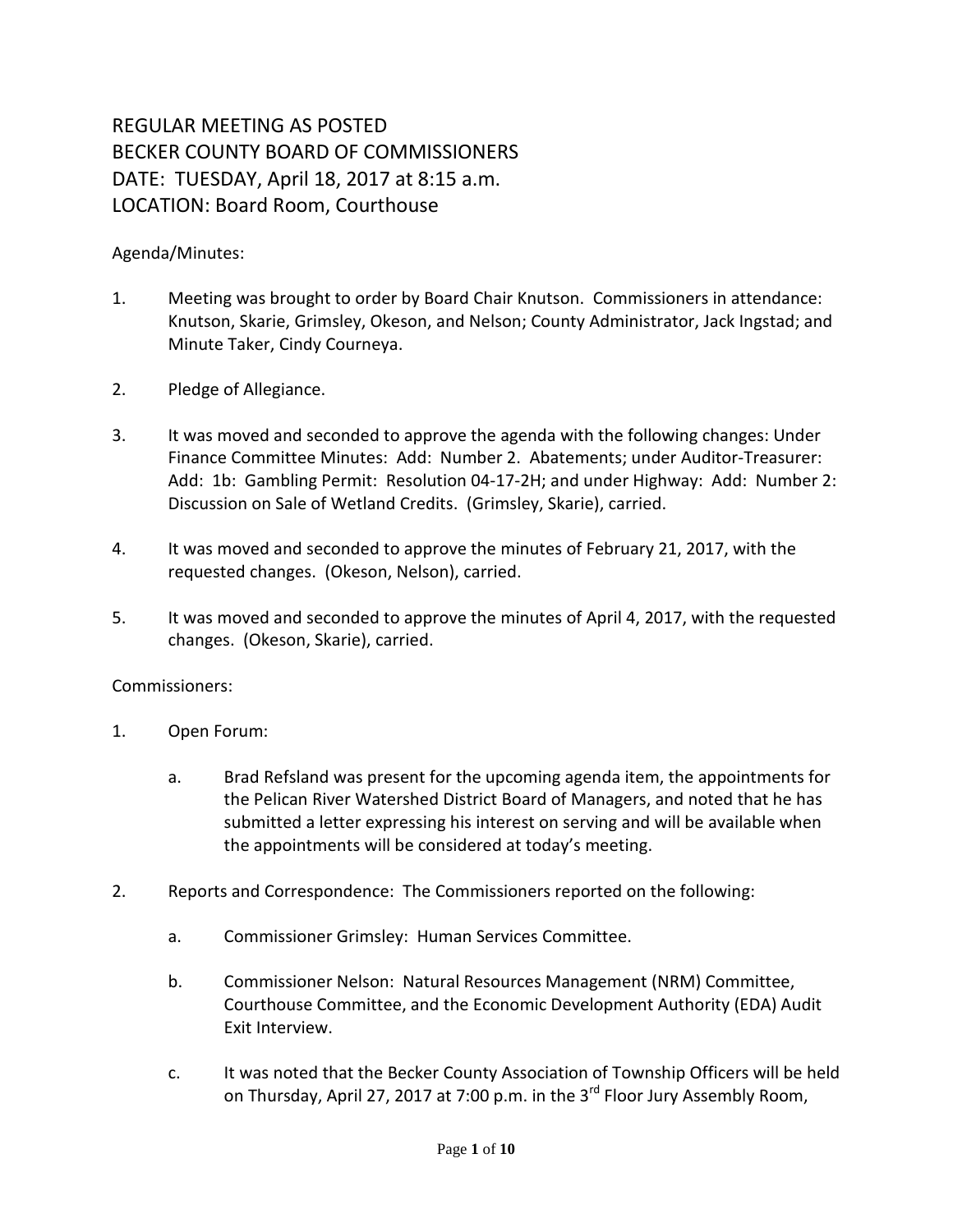Courts Addition, at the courthouse in Detroit Lakes, with registration from 6:30 p.m. to 7:00 p.m.

- d. Commissioner Knutson: Tri-Powers meeting in Frazee, Prairie Lakes Municipal Solid Waste Authority (PLMSWA) Budget meeting, and attended a joint meeting between the Sheriff's Committee and the City of Detroit Lakes regarding the possible partnership between the City Police Department and the Becker County Sheriff's Office, to share office space at the current county Sheriff's office, once the new jail is complete.
- e. There was also discussion on the upcoming Jail Construction meetings, with it recommended that any and/or all of the commissioners attend either one or both of the next two meetings which are scheduled for May 3<sup>rd</sup> and May 17th, and with the meetings advertised.
- f. Commissioner Skarie: Safety Committee, Becker County Children's Initiative, Finance Committee, and attended the Association of Minnesota Counties (AMC) Leadership Summit and a town hall meeting with area legislators.
- g. It was moved and seconded to approve the commissioners' attendance at any of the upcoming AMC Regional Trainings offered beginning in May 2017, with per diem and mileage reimbursement. (Skarie, Nelson), carried.
- h. Human Resources Director, Nancy Grabanski, introduced Brent Bristlin, the new Building Maintenance Supervisor, and the Board welcomed him.
- i. Commissioner Okeson: Attended the joint meeting between the Sheriff's Committee and the City of Detroit Lakes, along with Commissioner Knutson, as noted above.
- 3. Appointments Pelican River Watershed District Board Manager Positions:
	- a. Brad Refsland provided a summary of his background and experience and requested consideration by the Board for an appointment to the Pelican River Watershed Board of Managers.
	- b. It was moved and seconded to re-appoint Ginny Imholte to the Pelican River Watershed District Board of Managers, to serve another three-year term. (Grimsley, Okeson), carried.
	- c. Currently there are two applicants requesting an appointment to the PRWD Board of Managers, Lowell Deede and Lynn Hendricks, to fulfill the remainder of a term set to expire in May 2018, with neither of the applicants present at today's meeting.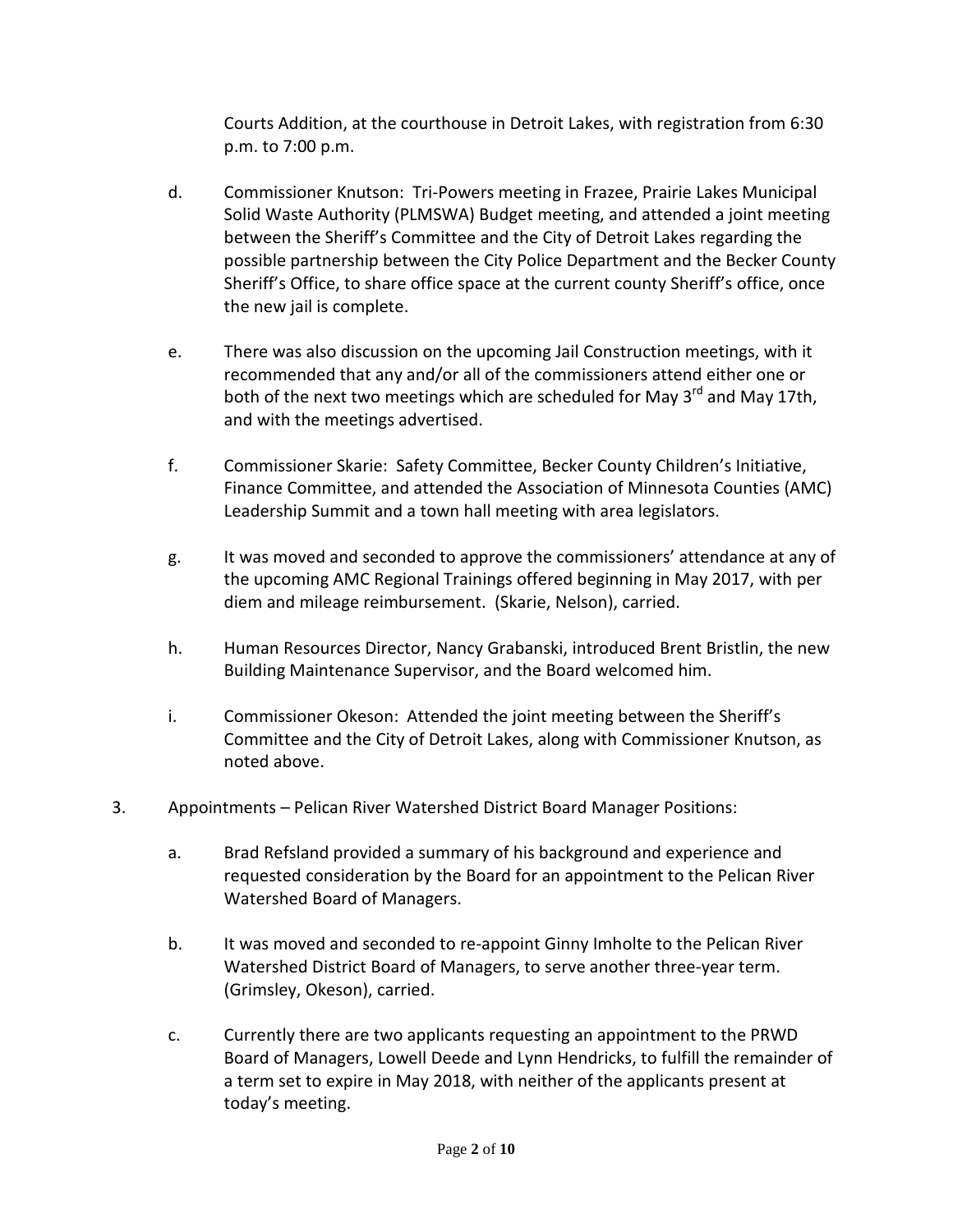It was moved and seconded to appoint Lowell Deede to the Pelican River Watershed (PRWD) Board of Managers, to fulfill the remainder of a term expiring in May 2018. (Skarie, Okeson), motion failed, with Commissioners Knutson, Grimsley and Nelson abstaining.

It was moved and seconded to table the item, until the next Board meeting of Tuesday, May 2, 2017, to allow any interested candidates to meet with the Board prior to the appointment being made. (Nelson, Grimsley), carried.

4. It was moved and seconded to appoint Bradley Refsland to the Pelican River Watershed District Board of Managers, to serve a three-year term. (Okeson, Skarie), carried.

Finance Committee Minutes: Mary Hendrickson presented:

- 1. It was moved and seconded to approve the Regular Claims, Auditor Warrants, Over 90- Day Claims and Additional Claim, as presented:
	- a. Auditor Warrants (Tuesday Bills):
		- i.  $04/04/2017$  in the amount of \$14,572.34 04/11/2017 in the amount of \$23,220.57 for a total amount of  $\frac{537,792.91}{5}$
	- b. Over 90-Day Claims:
		- i. Itasca Mantrap, in the amount of \$68,274.65 (held for verification of charges).
		- ii. Keefe Supply Co., in the amount of \$474.56 (invoice just received).
	- c. Additional Claim:
		- i. Mark Flemmer, in the amount of \$14.86 (submitted signature receipt for Joe's Sport's Bar).

(Skarie, Okeson), carried.

- 2. It was moved and seconded to approve the ESRI Maintenance Renewal for GIS servers for one (1) year, at a cost of \$9,300.00. (Grimsley, Nelson), carried.
- 3. It was moved and seconded to approve the purchase of a Lenovo laptop for the new Child Protection worker, as presented, from SHI of Somerset, New Jersey, at a cost of \$940.00. (Grimsley, Nelson), carried.
- 4. It was moved and seconded to approve the purchase of VG204XM Analog Gateway for Cisco phone network fax machines, at a cost of \$1,026.68. (Nelson, Okeson), carried.
- 5. It was moved and seconded to approve the Vmware Renewal/Upgrade for servers from SHI of Somerset, New Jersey, at a cost of \$9,716.00. (Skarie, Okeson), carried.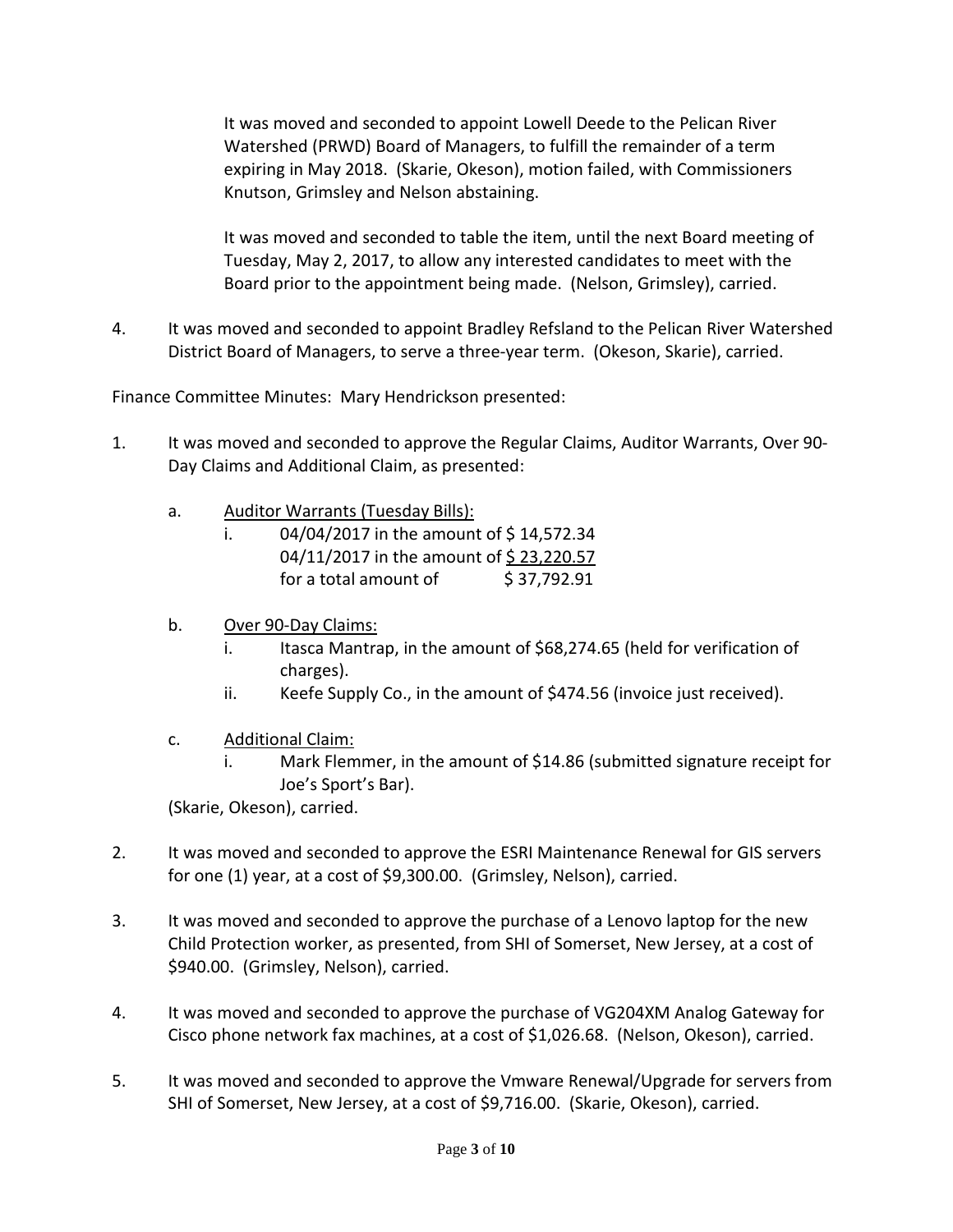- 6. It was moved and seconded to approve the Implementation Specialists Greenshades Renewal for the payroll system, at a cost of \$12,020.25. (Nelson, Grimsley), carried.
- 7. It was moved and seconded to accept the low quote of \$4,380.00 from IES for elevator repairs at Human Services (Elevator ID #: 00325). (Grimsley, Nelson), carried.
- 8. It was moved and seconded to accept the low quote of \$400.00 from IES for elevator repairs at the original courthouse (Elevator ID #: 19327). (Nelson, Okeson), carried.
- 9. It was moved and seconded to accept the low quote of \$1,618.21 from OTIS for elevator repairs at the Jail (Elevator ID #: 06191). (Nelson, Skarie), carried.
- 10. Carpet replacement for both the Recorder's and Assessor's office was discussed with the item to be postponed for now.
- 11. It was moved and seconded to approve the abatements (2017 taxes), as follows:
	- a. PIN #: 06.0840.000 In Cormorant Township, due to clerical error w/homestead, in the amount of \$50.00; and
	- b. PIN #: 51.0251.000 In the City of Lake Park, due to a parcel owned by Becker County that should have been exempt, in the amount of \$118.00; and for a total amount of abatements at \$168.00.

Auditor-Treasurer: Mary Hendrickson presented:

- 1. Licenses & Permits:
	- a. It was moved and seconded to approve Resolution 04-17-2H, the Gambling Application for Exempt Permit to conduct a Raffle for the Patriot Assistance Dogs, on June 17, 2017, for operations at the Becker County Sportsman's Club, 29333 Highway 10, Detroit Lakes, MN in Burlington Township. (Okeson, Grimsley), carried.
	- b. It was moved and seconded to approve the New On-Sale (Includes Sunday Sales) Liquor License for Shady Hollow Flea Market – DBA as Shady Hollow Grill and Pizzeria – Lakeview Township, pending approval by Zoning. (Okeson, Skarie), carried.
	- c. It was moved and seconded to approve the Combination On/Off Sale (Includes Sunday Sales) Liquor License Renewals as follows:
		- i. Dirty Jean, LLC DBA Tri-Lakes Roadhouse Cormorant Township;
		- ii. Deep Woods Entertainment DBA Charlie's Place Height of Land Township;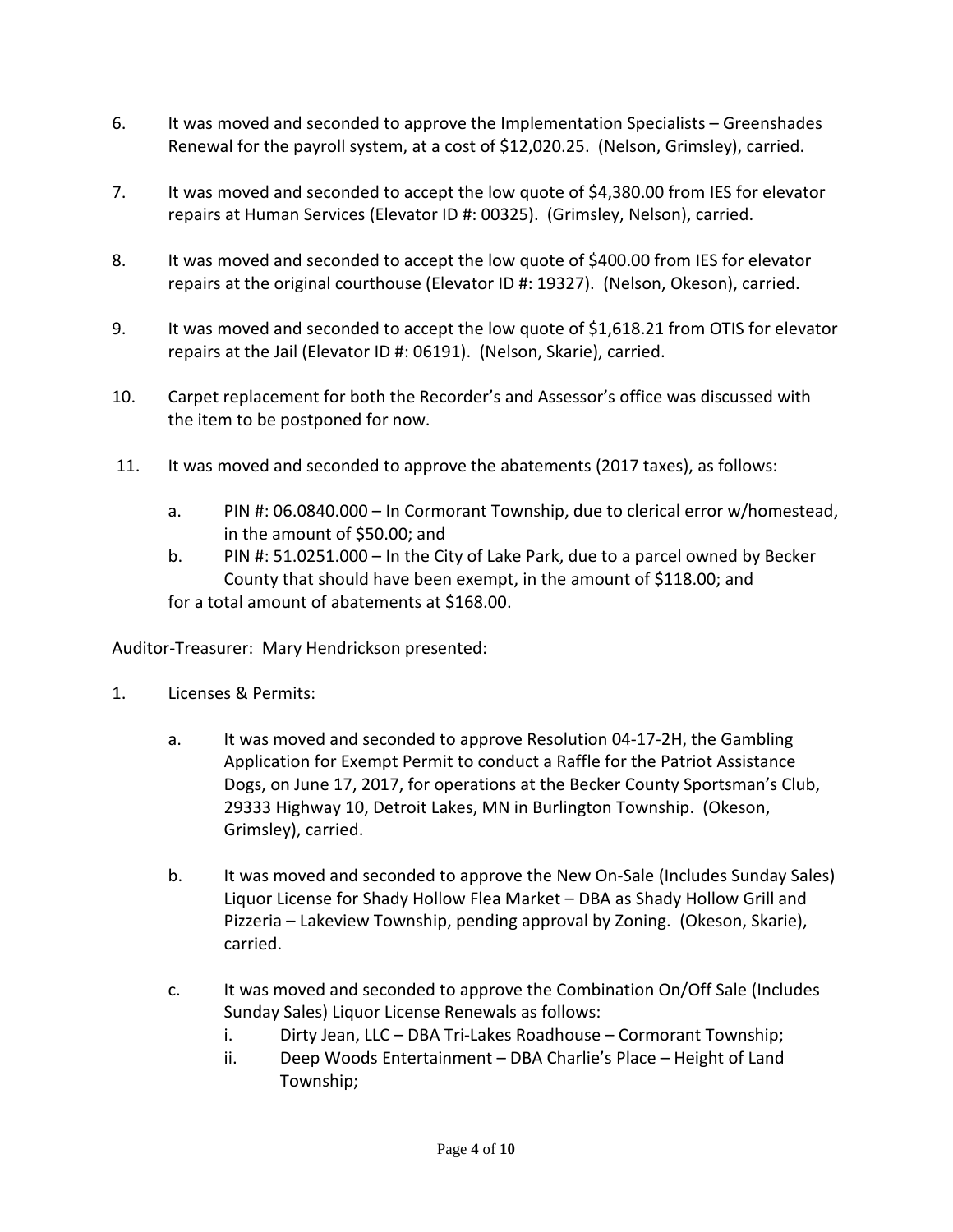iii. Curley's on Cotton Lake, Inc. – Erie Township, pending township approval.

(Grimsley, Nelson), carried.

- d. It was moved and seconded to approve the On-Sale (Includes Sunday Sales) Liquor License Renewals for the following:
	- i. Detroit Country Club, Inc. Gregory Selbo, President Lakeview Township;
	- ii. Cormorant Enterprises, Inc. Cormorant Inn & Suites Cormorant Township;
	- iii. Northwoods Recreation, LLC Ice Cracking Lodge Round Lake Township;
	- iv. Peggy L. Branstrom Osage Bait & Tackle Osage Township;
	- v. LP Holding DBA Hooligan's Lakeside Lake Eunice Township. (Nelson, Okeson), carried.
- e. It was moved and seconded to approve the Off-Sale Liquor License Renewals for Byer's Liquors, LLC – DBA Byer's Liquors – Osage Township. (Grimsley, Nelson), carried.
- f. It was moved and seconded to approve the 3.2 Off-Sale Renewal as follows:
	- i. Northwoods Recreation, LLC Ice Crackin Lodge Round Lake Township;
	- ii. Peggy L. Branstrom Osage Bait & Tackle Osage Township.
	- (Okeson, Grimsley), carried.
- 2. It was moved and seconded to accept the March 2017 Cash Comparison and Investment Summary, as presented. (Grimsley, Nelson), carried.

Sheriff: Sheriff Todd Glander presented:

- 1. It was moved and seconded to approve Resolution 04-17-2A, as presented, to authorize the Becker County Board Chair and County Administrator to sign on behalf of the County, the 2017 State of Minnesota Annual County Boat and Water Safety Grant Agreement, in the amount of \$25,714.00, effective January 1, 2017 through June 30, 2018. (Okeson, Nelson), carried.
- 2. It was moved and seconded to approve Resolution 04-17-2B, as presented, to authorize the Becker County Board Chair and County Administrator to sign an agreement with the State of Minnesota, to apply for the 2017 State of Minnesota Federal Supplemental Boating Safety Patrol Grant, with an allocation of \$7,625.00, effective May 12, 2017 through September 4, 2017. (Okeson, Grimsley), carried.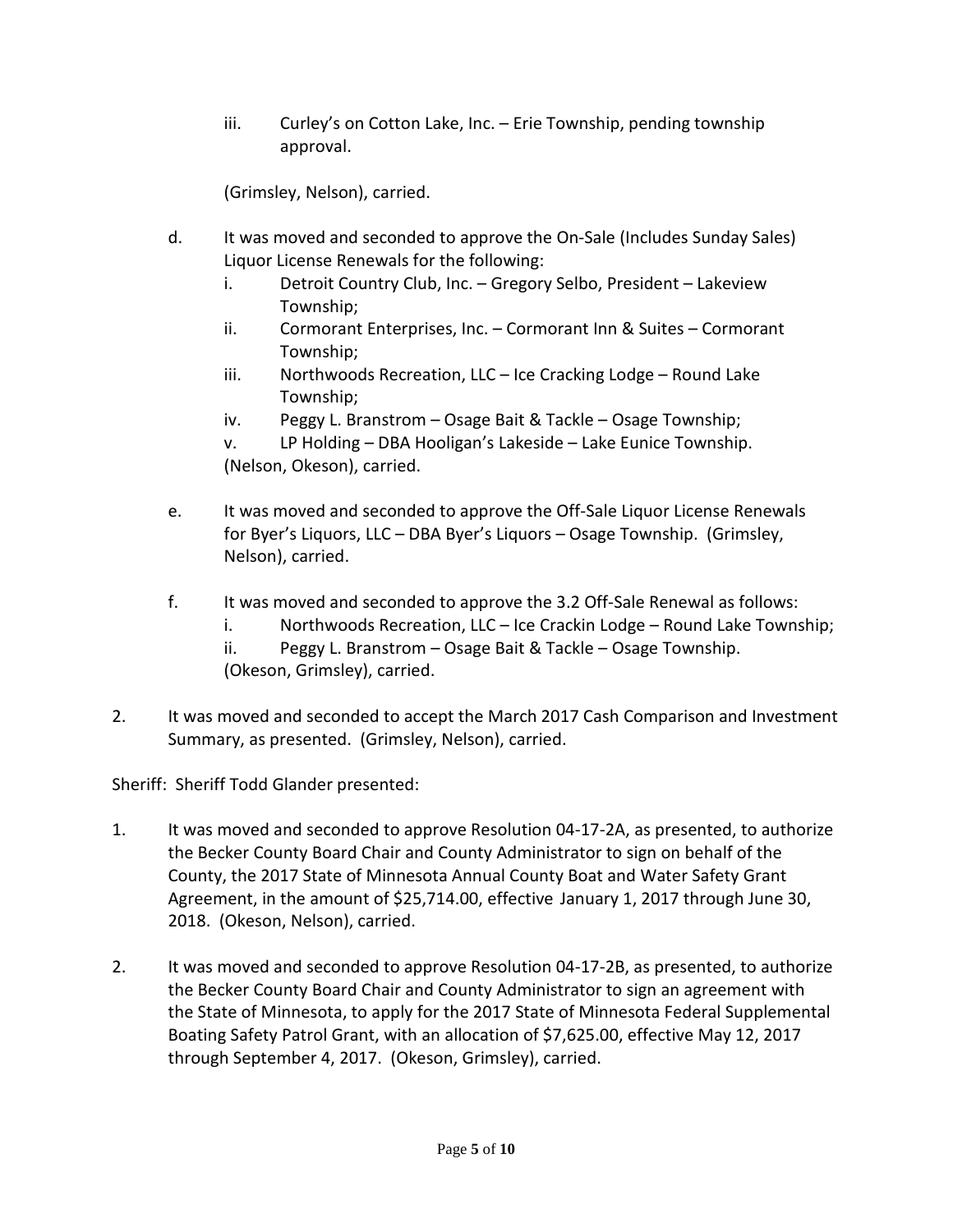Highway: Jim Olson presented:

- 1. It was moved and seconded to approve Resolution 04-17-2C, as presented, to accept the low quote of \$59,325.52 from Superior Sawing and Sealing, Inc. of Mora, MN for Project SAP Number 003-622-035, for Clean and Seal Concrete Joints, and Surface Seal Color Concrete on North Washington Avenue/CSAH 22; with the City of Detroit Lakes agreeing to participate in the contract and pay for the color concrete sealing, which will be approximately 52% of the total estimated contract cost; and to direct the County Engineer to proceed with the work, as detailed in the specifications of the quote proposal. (Okeson, Skarie), carried.
- 2. It was moved and seconded to sell wetland credits of 10 acres at \$0.70 per square foot to the Board of Water and Soil Resources (BWSR), and to authorize the Highway Engineer, Jim Olson, to prepare said proposal. (Nelson, Okeson), carried.

It was also recommended to reserve wetland credits for possible purchase by the Becker County/Detroit Lakes Airport Commission for future airport needs. This will be discussed further with the City at the next Board of Commissioner's meeting on Tuesday, May 2<sup>nd</sup>.

Veteran Services – Lauri Brooke presented:

1. Becker County Veteran Services officer, Lauri Brooke, presented an overview of the "Stand Down for Veterans" for 2017 being held on Wednesday, April  $26<sup>th</sup>$  from 8:00 a.m. to 2:00 p.m. in the Kent Freeman Arena at the Becker County Fairgrounds of Detroit Lakes, with all veterans welcome. She also reported that she will be participating in the "Celebrate Aging Expo" on Wednesday, May 3rd from 9:00 a.m. to 2:00 p.m. at the Holiday Inn, Detroit Lakes.

Human Services: Denise Warren presented:

- 1. It was moved and seconded to approve Resolution 04-17-2D, to hire one (1) part-time Social Worker in the Adult Services Unit of Human Services. (Grimsley, Skarie), carried.
- 2. It was moved and seconded to approve Resolution 04-17-2E, to hire one (1) full-time Social Worker in the Adult Services Unit, and if filling that position creates another Social Worker vacancy in the Human Services Department, then to fill that vacancy also. (Grimsley, Nelson), carried.
- 3. It was moved and seconded to approve Resolution 04-17-2F, to reorganize the Child Support Unit by converting two (2) part-time Support Enforcement Aide positions to one (1) full-time Support Enforcement Aide position. (Skarie, Nelson), carried.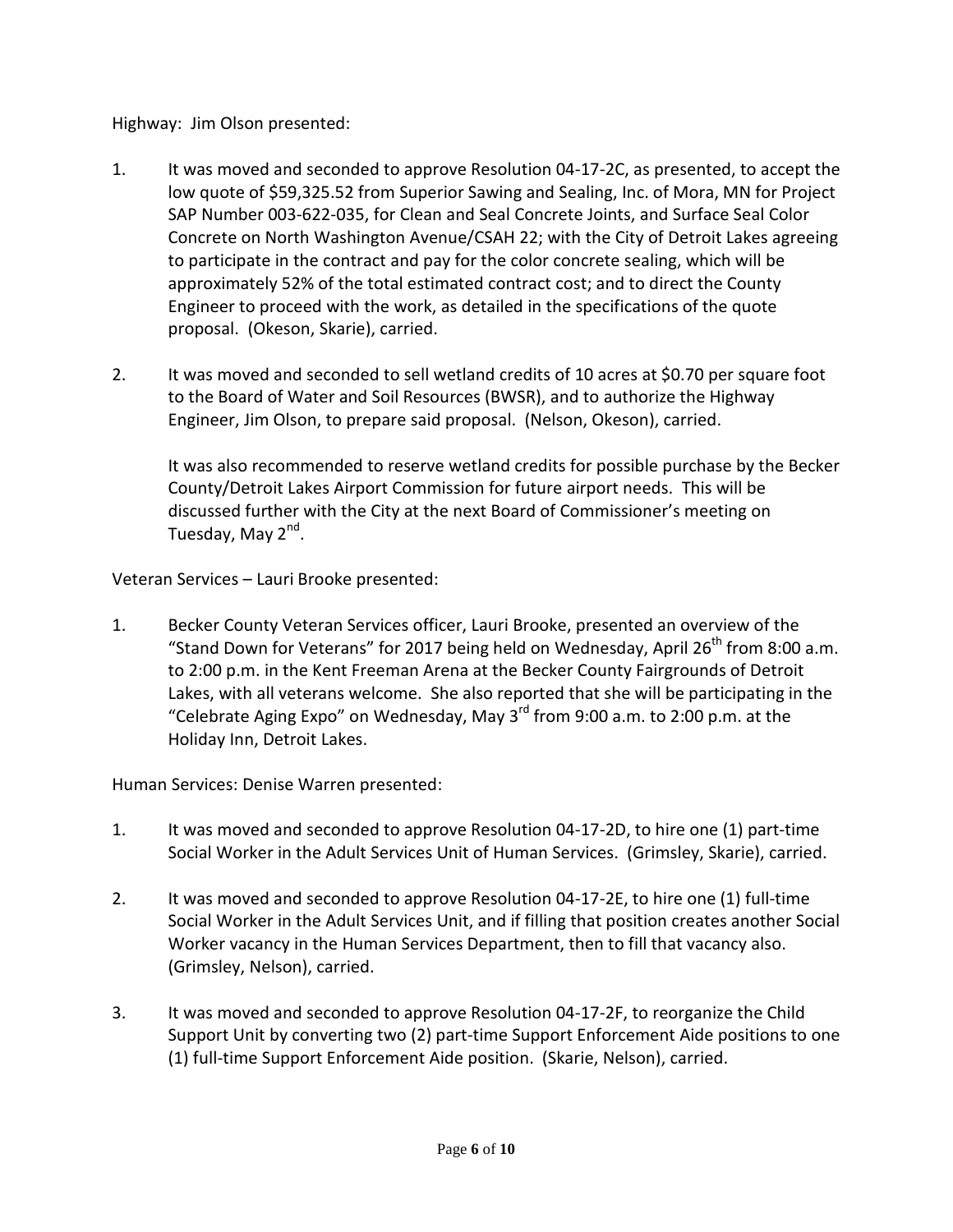- 4. It was moved and seconded to approve Resolution 04-17-2G, to hire the current Social Worker intern for the Child Protection Unit as the temporary full-time Emergency Social Worker. (Grimsley, Okeson), carried.
- 5. It was moved and seconded to approve the amended agreement with Blue Cross/Blue Shield of Minnesota for Elderly Waiver Services, to comply with State changes. (Skarie, Grimsley), carried.
- 6. It was moved and seconded to approve the Parternship4Health Walkability Study Agreement, with the study seven (7) months in duration, and with compensation to Becker County at \$1,000.00 from the MN Department of Health. (Skarie, Grimsley), carried.
- 7. It was moved and seconded to approve for up to 30 Human Services staff to participate in the University of Minnesota's "Person Centered Thinking Training" for September 2017 in Becker County, with the arrangements to be determined, at a total cost of \$2,000 plus mileage and lodging for the presenter and manuals for the participants. (Grimsley, Skarie), carried.
- 8. It was moved and seconded to approve the Donation List from October 2016 through March 2017 for a total of \$22,175.00 in camp donations and another \$100.00 as a community donation, with clarification requested on the community donation. (Grimsley, Skarie), carried.

\*Following the Board meeting, Human Services Director, Denise Warren, provided clarification on the community donation, noting that the account number was incorrect and has been changed to Account Number: 11-430-701-4100-5830, a Child Protection unit revenue account. She also noted that the donation was received from the Becker County Childcare Provider Association to benefit foster children. An updated donation list has been provided.

- 9. It was reported that the Becker County Human Services Income Maintenance Unit has received a certificate of recognition by the MN Department of Human Services for achieving a 96% or higher timeliness rate in both SNAP Expedited and 30-Day processing of applications for one year (January 1, 2016 through December 31, 2016). The Board congratulated the Income Maintenance Unit for a job well done.
- 10. It was moved and seconded to approve the Human Services claims for Human Services, Community Health, and Transit, as presented. (Skarie, Okeson), carried.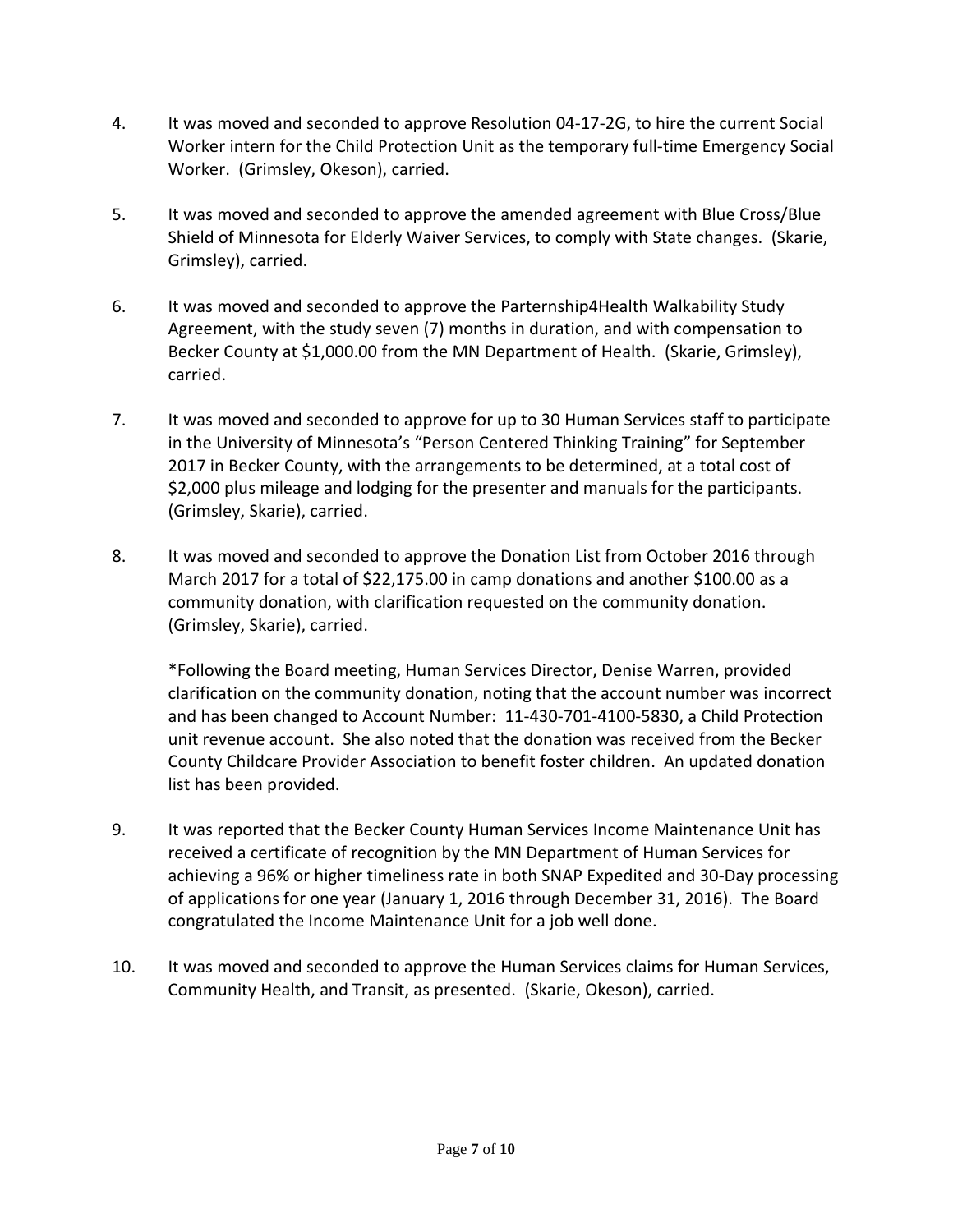Land Use Department – Natural Resources Management (NRM): Dan McLaughlin and Guy Fischer presented:

- 1. Dan McLaughlin provided a summary on the 2017 Spring Timber Sale held on April 14, 2017, noting there were a total of nine tracts sold for a total amount of \$173,760.00.
- 2. It was moved and seconded to approve the purchase of a 14'-16' open Utility Trailer for the Natural Resources Management Department, with the total cost not to exceed \$3,500.00. (Nelson, Okeson), carried.
- 3. Discussion was held in reference to the Forest Township Survey with it noted that two quotes were received, one from Lindow Surveying and one from Meadowland Surveying, with Lindow Surveying the low quote; however, the original quote from Lindow Surveying did not include the Lindstrom property. Lindow Surveying was given the opportunity to submit a revised quote with the Lindstrom property included, with it now suggested to allow Meadowlands Surveying to submit a quote without the Lindstrom property, so as to compare the quotes evenly.

It was moved and seconded to authorize the NRM Committee to award the contract for the surveyor after receipt of the revised quote from Meadowland Surveying, to complete the Forest Township Survey, as discussed, at an amount not to exceed \$6,500.00 for professional services; and for the Board Chair to sign said agreement. (Nelson, Grimsley), carried.

- 4. It was moved and seconded to continue the membership with Greater MN Parks and Trails, and to approve the payment in the amount of \$300.00 for 2017 membership dues. (Grimsley, Okeson), carried.
- 5. It was moved and seconded to award the contract for supply and maintenance of portable toilets to be located at five (5) select public accesses and/or parks in Becker County, as presented, to Potty Shacks in Park Rapids, MN, at the low quote of \$4,804.00. (Nelson, Grimsley), carried.

Land Use Department – Environmental Services: County Administrator, Jack Ingstad, presented:

1. It was moved and seconded to approve the purchase of a John Deere 2017 310SL Backhoe from John Deere, Moorhead, MN, at the low quote of \$78,973.75, to replace the 2009 Caterpillar 420F2 Backhoe for Environmental Services. (Okeson, Skarie), carried.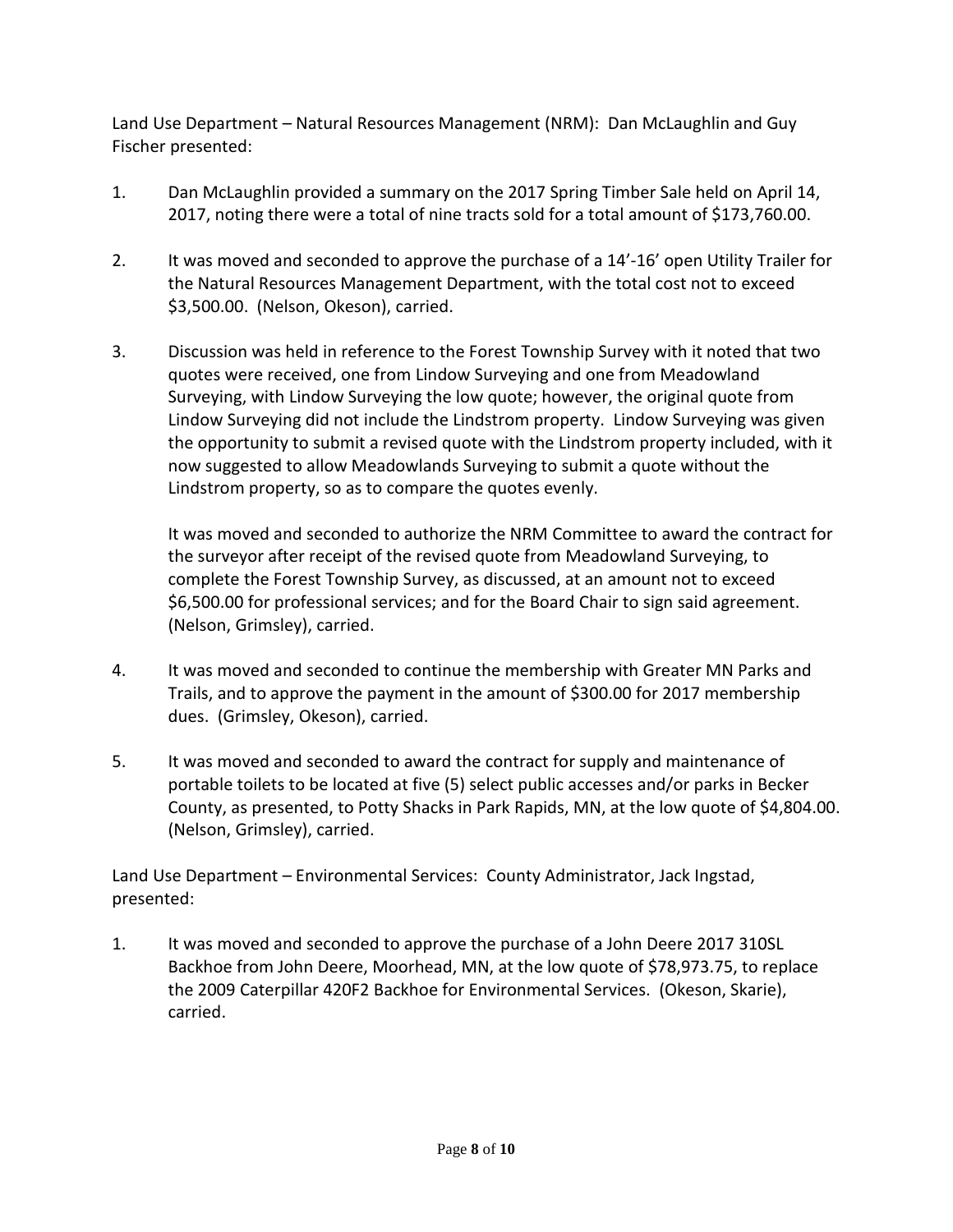Land Use Department – Planning & Zoning: Dylan Ramstad-Skoyles presented:

1. It was moved and seconded to concur with the Planning Commission (April 11, 2017), to approve the request submitted by Briard's Hog Farm for a Conditional Use Permit to build a wireless facility which includes a 199 foot self-supported lattice tower, a 10'x14' equipment platform and a 41'x48' chainlink fence, for the project located at 38501 County Highway 56, Frazee, MN, and to include the adoption of the following findings:

Briard's Hog Farm has submitted a Conditional Use Application to build a wireless facility. Chapter eight section eleven part F of the zoning ordinance outlines six findings and criteria for approving a conditional use. Staff has reviewed the application and makes the following recommendations:

a. **Affect on surrounding property.** That the conditional use will not harm the use and enjoyment of other property in the immediate vicinity for the purposes already permitted, nor substantially diminish or impair property values within the immediate vicinity.

> The construction of the tower will not increase traffic in the area nor will it change the fundamental use of the property. Staff feels that this construction should not change any of the current activities and uses of the properties in the area.

**b. Affect on orderly, consistent development.** That establishing the conditional use will not impede the normal, orderly development and improvement of surrounding vacant property for uses predominant in the area.

Nothing should change due to the construction of the tower.

**c. Adequate facilities.** That adequate utilities, access roads, drainage and other necessary facilities have been or are being provided.

Yes, the property is easily accessible.

**d. Adequate parking.** That adequate measures have been or will be taken to provide sufficient off-street parking and loading space to serve the proposed use.

> Parking is not an issue with this application as it is construction of a tower and parking is not needed for this use.

**e. Not a nuisance.** That adequate measures have been or will be taken to prevent or control offensive odor, fumes, dust, noise and vibration, so none of these will